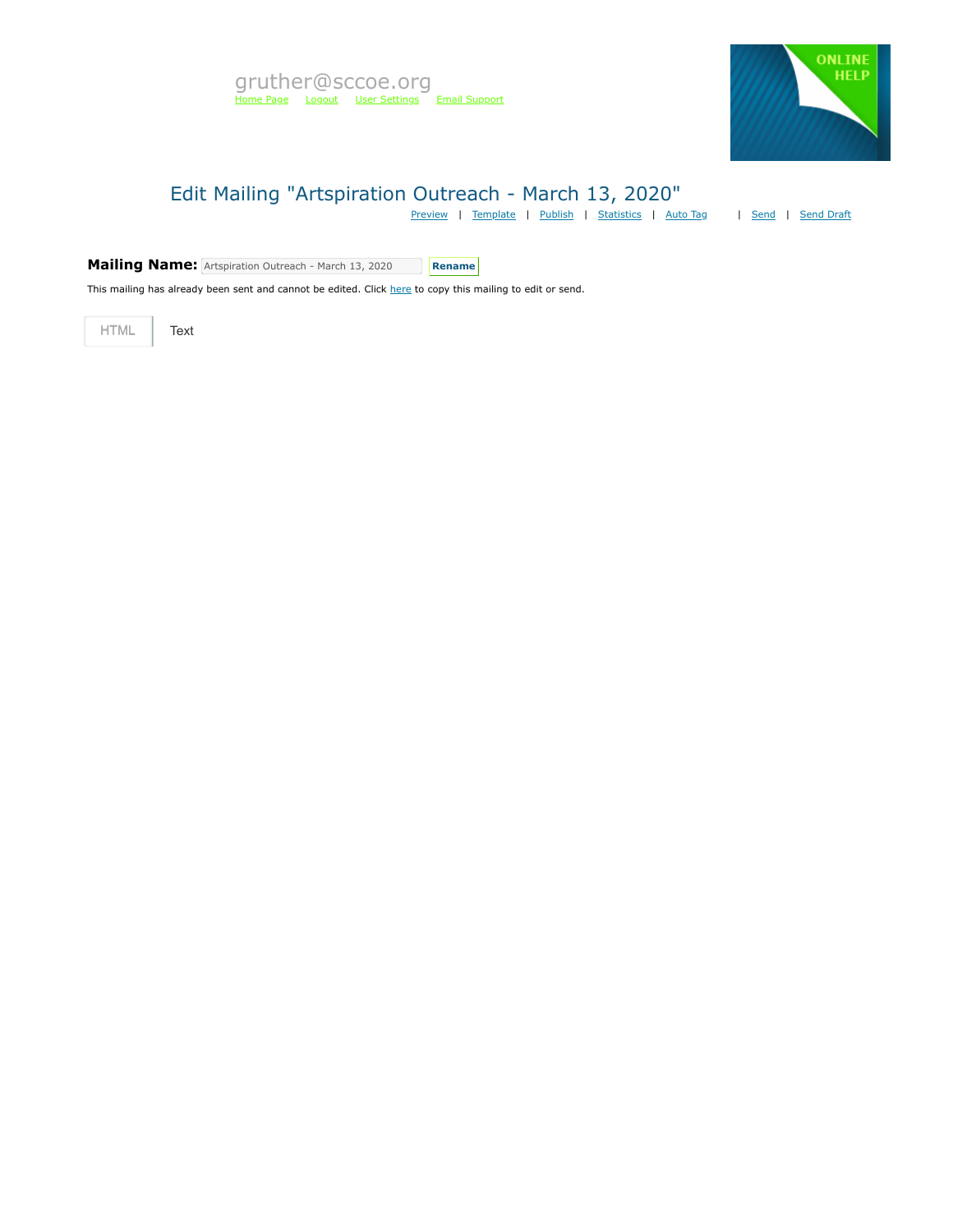| Show/Hide Edit Icons                                 |                             |
|------------------------------------------------------|-----------------------------|
| Enter email address to view a sample of field merge: | <b>Test Merge</b>           |
| View in browser                                      | Link to Forward To A Friend |
| Santa Clara County $Q$ Office of Education           |                             |
|                                                      |                             |

*The Santa Clara County Arts Education Initiative*

**Visit the [Artspiration Web page](https://custapp.marketvolt.com/link/TGSbg9iwsq?CM=0&X=PREVIEW) for more information**

### **YOUNG ARTIST SHOWCASE 2020 EXTENDED DEADLINE - MARCH 27, 2020**



The Santa Clara County Office of Education announces the 2020 Young Artist Showcase Competition,"My Voice." This competition is open to public school students, grades Pre-kindergarten through 12th grade in Santa Clara County. Student winners will have their artwork accepted into the permanent exhibit of student artwork located within the SCCOE office.

For more information, click on the My Voice icon above or click [here](https://custapp.marketvolt.com/link/fHFZq3XYTf?CM=0&X=PREVIEW) for the Artspiration page.

# **OTHER UPCOMING EVENTS FOR 2019-20**

**Silicon Valley Reads Poster/Digital Poster Contest** 

Students in K-12th grade are invited to enter in the Silicon Valley Reads Poster/Digital Poster Contest. The theme for this year is "*Women Making it Happen*."

For the poster contest eligibility guidelines and flyer please click on the image below.

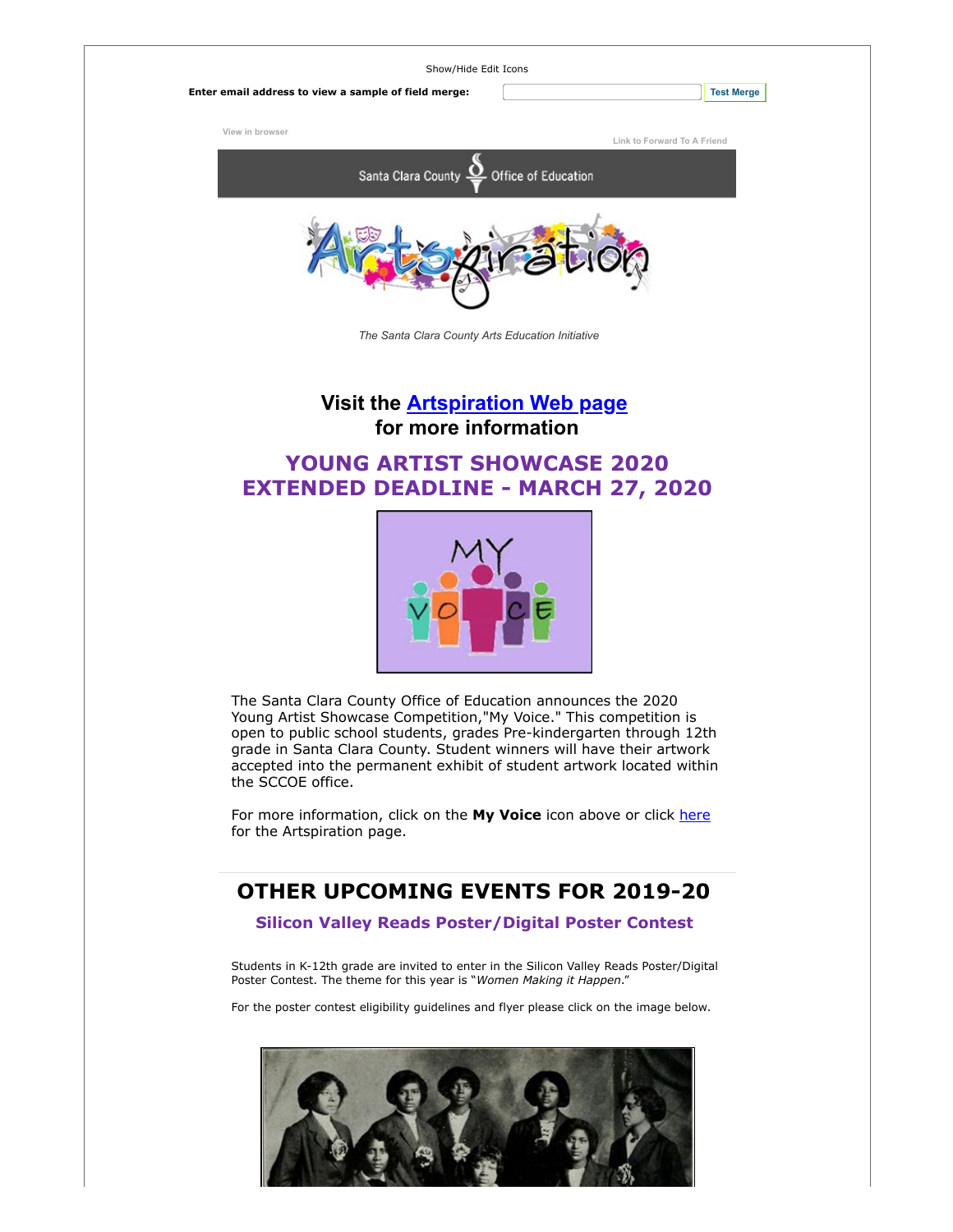

### **COLLEGE DAY 2020 STICKER CONTEST**

The College Day committee launched the county-wide **College Day Sticker Design Contest.** This year, we are making this an annual tradition for our K-12 students! We are awarding one student per school level (elementary, middle/jr, and high school) and selecting only one design for the final print.

For more information please click on the flyer below or the following link: **[https://svefoundation.org/college-day-sticker-competition/](https://custapp.marketvolt.com/link/FntzFIxmlx?CM=0&X=PREVIEW)**





**July 2019**

**STAY CONNECTED:**



1290 Ridder Park Dr, San Jose, CA 95131<br>To learn why you received this and how to remove yourself from the list, see [Privacy Policy](https://marketvolt.com/privacy-and-permissions-policy/)<br>[Review/edit information about you](https://custapp.marketvolt.com/Form/!SIGNUPFORMID!/profile?recipientId=0&x=PREVIEW&cm=0) | [Unsubscribe](https://custapp.marketvolt.com/Form/!SIGNUPFORMID!/subscription?recipientId=0&x=PREVIEW&cm=0)